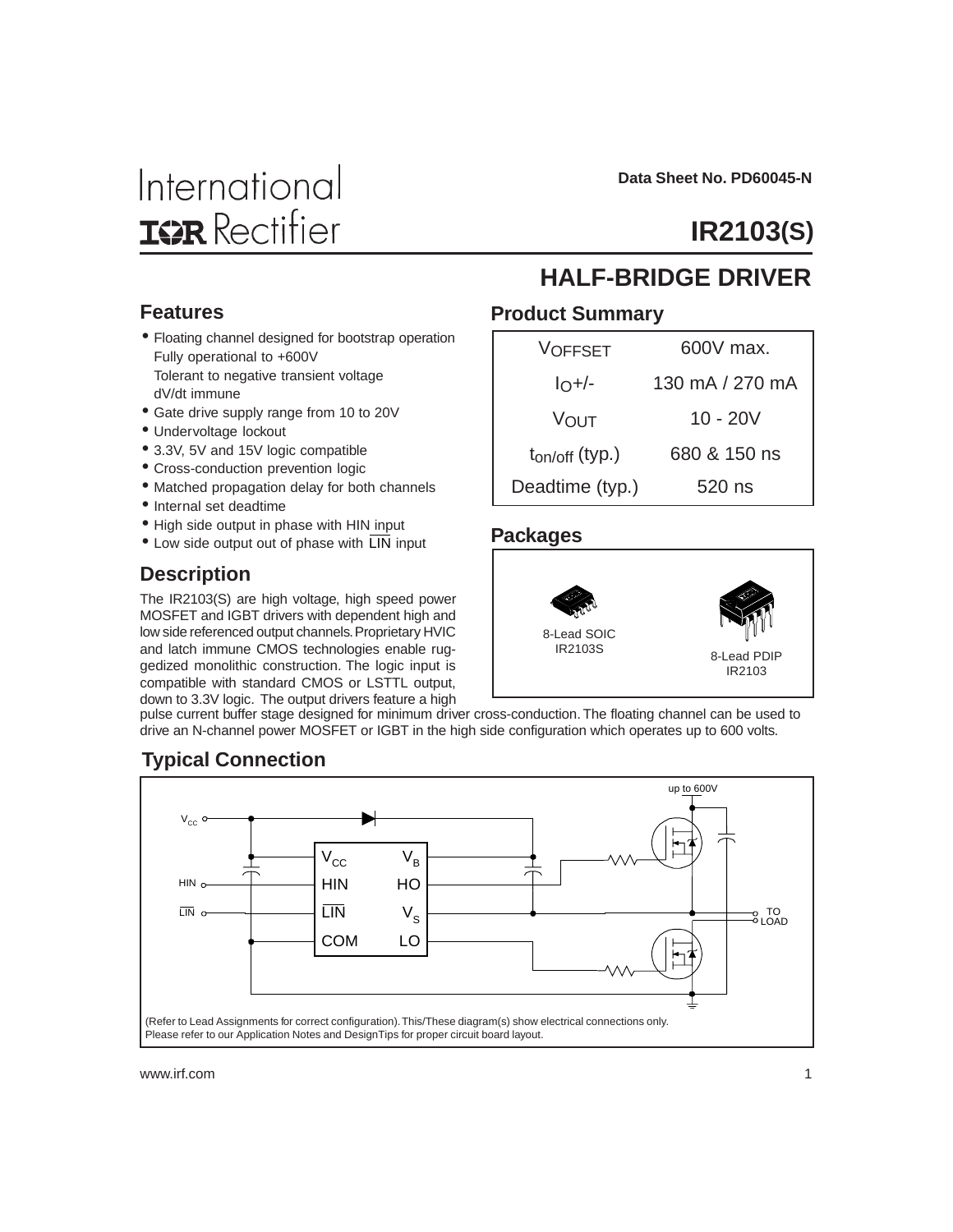#### **Absolute Maximum Ratings**

Absolute maximum ratings indicate sustained limits beyond which damage to the device may occur. All voltage parameters are absolute voltages referenced to COM. The thermal resistance and power dissipation ratings are measured under board mounted and still air conditions.

| <b>Symbol</b>         | <b>Definition</b>                                        |               | Min.        | Max.               | <b>Units</b> |
|-----------------------|----------------------------------------------------------|---------------|-------------|--------------------|--------------|
| $V_{B}$               | High side floating absolute voltage                      |               | $-0.3$      | 625                |              |
| Vs                    | High side floating supply offset voltage                 |               | $V_B - 25$  | $V_B + 0.3$        |              |
| <b>V<sub>HO</sub></b> | High side floating output voltage                        |               | $V_S - 0.3$ | $V_B + 0.3$        | $\vee$       |
| $V_{\rm CC}$          | Low side and logic fixed supply voltage                  |               | $-0.3$      | 25                 |              |
| V <sub>LO</sub>       | Low side output voltage                                  |               | $-0.3$      | $V_{\rm CC}$ + 0.3 |              |
| <b>V<sub>IN</sub></b> | Logic input voltage (HIN & LIN)                          |               | $-0.3$      | $V_{CC}$ + 0.3     |              |
| $dV_S/dt$             | Allowable offset supply voltage transient                |               |             | 50                 | V/ns         |
| $P_D$                 | Package power dissipation $\omega T_A \leq +25^{\circ}C$ | (8 Lead PDIP) |             | 1.0                | W            |
|                       |                                                          | (8 Lead SOIC) |             | 0.625              |              |
| RthJA                 | Thermal resistance, junction to ambient                  | (8 Lead PDIP) |             | 125                |              |
|                       |                                                          | (8 Lead SOIC) |             | 200                | °C/W         |
| ТJ                    | Junction temperature                                     |               |             | 150                |              |
| Τs.                   | Storage temperature                                      |               | $-55$       | 150                | °C           |
| ΤL                    | Lead temperature (soldering, 10 seconds)                 |               |             | 300                |              |

### **Recommended Operating Conditions**

The input/output logic timing diagram is shown in figure 1. For proper operation the device should be used within the recommended conditions. The V<sub>S</sub> offset rating is tested with all supplies biased at 15V differential.

| Symbol          | <b>Definition</b>                          | Min.       | Max.         | Units  |
|-----------------|--------------------------------------------|------------|--------------|--------|
| Vв              | High side floating supply absolute voltage | $V_S + 10$ | $V_S + 20$   |        |
| Vs              | High side floating supply offset voltage   | Note 1     | 600          |        |
| VHO             | High side floating output voltage          | Vs         | Vв           | $\vee$ |
| $V_{\rm CC}$    | Low side and logic fixed supply voltage    | 10         | 20           |        |
| VLO             | Low side output voltage                    | $\Omega$   | $V_{\rm CC}$ |        |
| V <sub>IN</sub> | Logic input voltage ( $HIN & LIN$ )        | $\Omega$   | $V_{\rm CC}$ |        |
| Тд              | Ambient temperature                        | -40        | 125          | °€     |

Note 1: Logic operational for Vs of -5 to +600V. Logic state held for Vs of -5V to -VBS. (Please refer to the Design Tip DT97-3 for more details).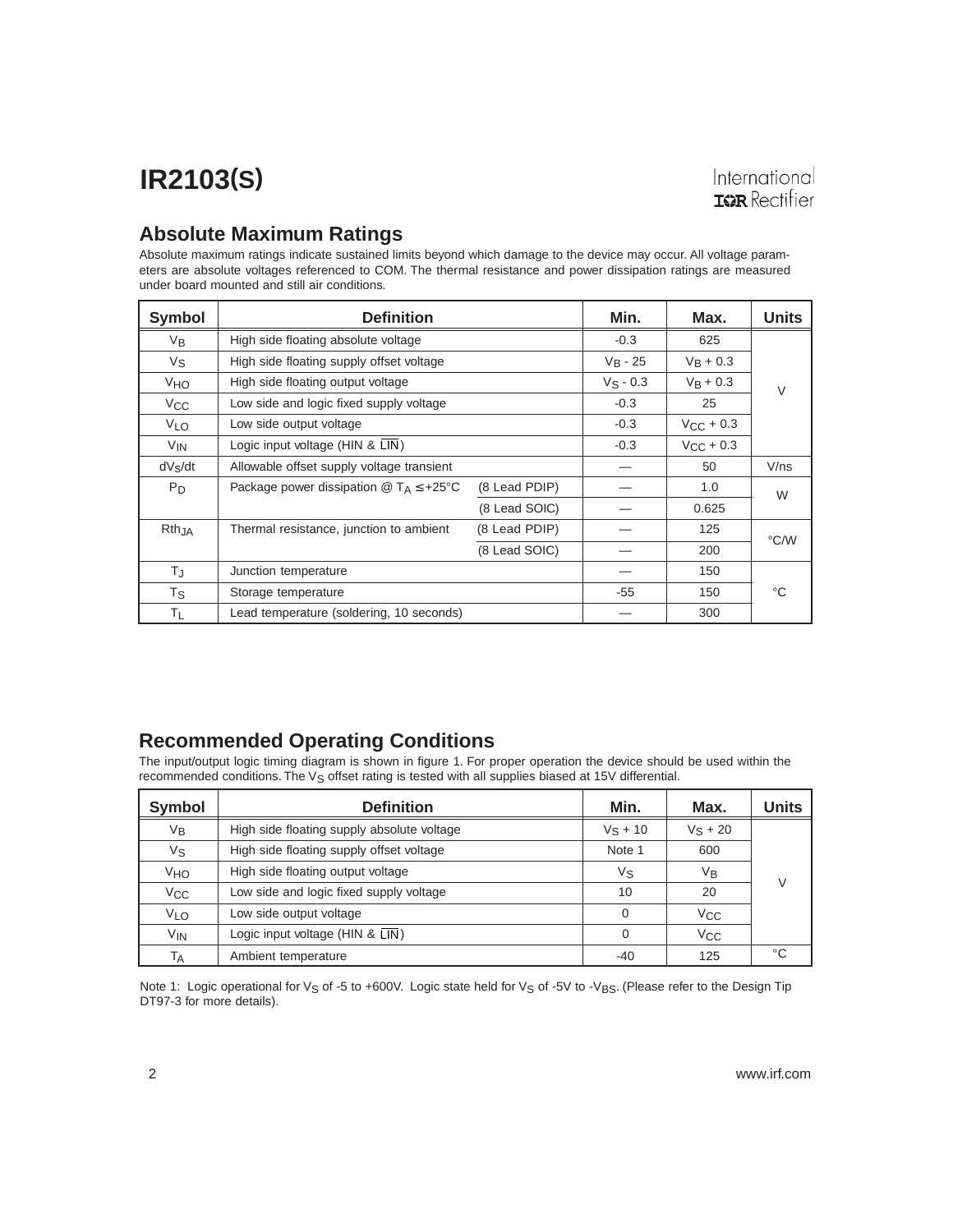### International **IGR** Rectifier

#### **Dynamic Electrical Characteristics**

 $V_{\text{BIAS}}$  (V<sub>CC</sub>, V<sub>BS</sub>) = 15V, C<sub>L</sub> = 1000 pF and T<sub>A</sub> = 25°C unless otherwise specified.

| <b>Symbol</b>  | <b>Definition</b>                     | Min. |     |     |    | Typ.   Max.   Units   Test Conditions |
|----------------|---------------------------------------|------|-----|-----|----|---------------------------------------|
| ton            | Turn-on propagation delay             |      | 680 | 820 |    | $V_S = 0V$                            |
| toff           | Turn-off propagation delay            |      | 150 | 220 |    | $V_S = 600V$                          |
| t <sub>r</sub> | Turn-on rise time                     |      | 100 | 170 |    |                                       |
| tf             | Turn-off fall time                    |      | 50  | 90  | ns |                                       |
| DT             | Deadtime, LS turn-off to HS turn-on & | 400  | 520 | 650 |    |                                       |
|                | HS turn-on to LS turn-off             |      |     |     |    |                                       |
| MT             | Delay matching, HS & LS turn-on/off   |      |     | 60  |    |                                       |

### **Static Electrical Characteristics**

 $\rm{V_{BIAS}}$  (V $\rm{_{CC}}$ , V $\rm{_{BS}})$  = 15V and T $\rm{_{A}}$  = 25°C unless otherwise specified. The V $\rm{_{IN}}$ , V $\rm{_{TH}}$  and I $\rm{_{IN}}$  parameters are referenced to COM. The V<sub>O</sub> and I<sub>O</sub> parameters are referenced to COM and are applicable to the respective output leads: HO or LO.

| <b>Symbol</b>               | <b>Definition</b>                                               | Min. | Typ. |     |        | <b>Max. Units Test Conditions</b>                                                        |
|-----------------------------|-----------------------------------------------------------------|------|------|-----|--------|------------------------------------------------------------------------------------------|
| V <sub>IH</sub>             | Logic "1" (HIN) & Logic "0" (LIN) input voltage                 | 3    |      |     |        | $V_{\text{CC}} = 10V$ to 20V                                                             |
| $V_{IL}$                    | Logic "0" (HIN) & Logic "1" (LIN) input voltage                 |      |      | 0.8 | $\vee$ | $V_{CC}$ = 10V to 20V                                                                    |
| V <sub>OH</sub>             | High level output voltage, $V_{\text{BIAS}}$ - $V_{\text{O}}$   |      |      | 100 | mV     | $I_{\Omega} = 0A$                                                                        |
| VOL                         | Low level output voltage, $V_{\Omega}$                          |      |      | 100 |        | $I_{\Omega} = 0A$                                                                        |
| <sup>I</sup> LK             | Offset supply leakage current                                   |      |      | 50  |        | $V_B = V_S = 600V$                                                                       |
| <b>IQBS</b>                 | Quiescent V <sub>BS</sub> supply current                        |      | 30   | 55  |        | $V_{IN}$ = 0V or 5V                                                                      |
| locc                        | Quiescent V <sub>CC</sub> supply current                        |      | 150  | 270 | μA     | $V_{IN}$ = 0V or 5V                                                                      |
| $\mathsf{I}_{\mathsf{IN}+}$ | Logic "1" input bias current                                    |      | 3    | 10  |        | $HIN = 5V$ , $LIN = 0V$                                                                  |
| lin-                        | Logic "0" input bias current                                    |      |      | 1   |        | $HIN = 0V$ , $LIN = 5V$                                                                  |
| V <sub>CCUV</sub> +         | V <sub>CC</sub> supply undervoltage positive going              | 8    | 8.9  | 9.8 |        |                                                                                          |
|                             | threshold                                                       |      |      |     | $\vee$ |                                                                                          |
| V <sub>CCUV</sub>           | V <sub>CC</sub> supply undervoltage negative going<br>threshold | 7.4  | 8.2  | 9   |        |                                                                                          |
| $I_{O+}$                    | Output high short circuit pulsed current                        | 130  | 210  |     | mA     | $V_O = 0V$ , $V_{IN} = V_{IH}$<br>$PW \leq 10 \text{ }\mu\text{s}$                       |
| lo-                         | Output low short circuit pulsed current                         | 270  | 360  |     |        | $V_{\Omega} = 15V$ , $V_{\text{IN}} = V_{\text{II}}$<br>$PW \leq 10 \text{ }\mu\text{s}$ |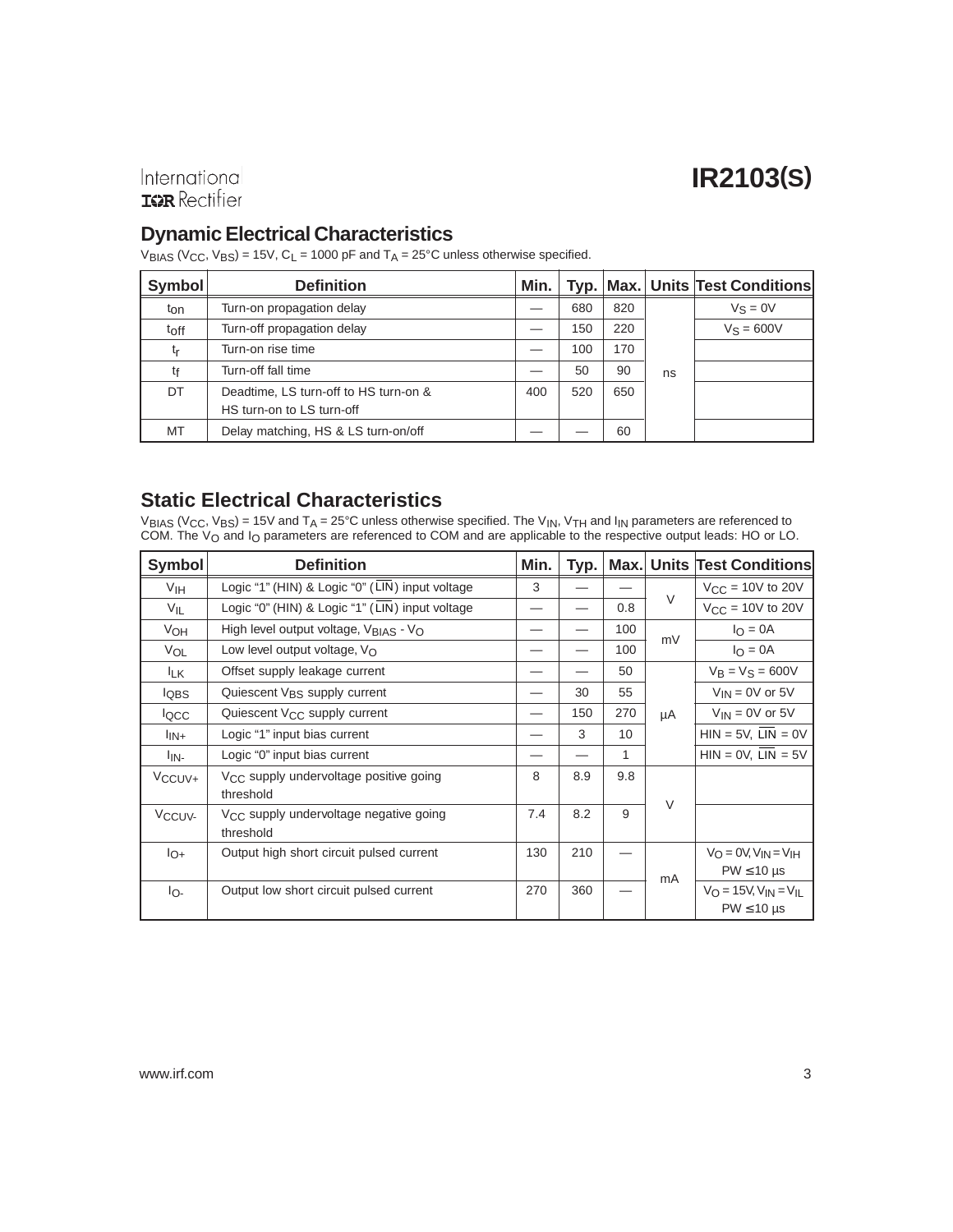International **ISR** Rectifier

### **Functional Block Diagram**



### **Lead Definitions**

| Symbol                  | <b>Description</b>                                             |
|-------------------------|----------------------------------------------------------------|
| <b>HIN</b>              | Logic input for high side gate driver output (HO), in phase    |
| $\overline{\text{LIN}}$ | Logic input for low side gate driver output (LO), out of phase |
| VB                      | High side floating supply                                      |
| HO                      | High side gate drive output                                    |
| Vs                      | High side floating supply return                               |
| <b>V<sub>CC</sub></b>   | Low side and logic fixed supply                                |
| LO                      | Low side gate drive output                                     |
| <b>COM</b>              | Low side return                                                |

### **Lead Assignments**

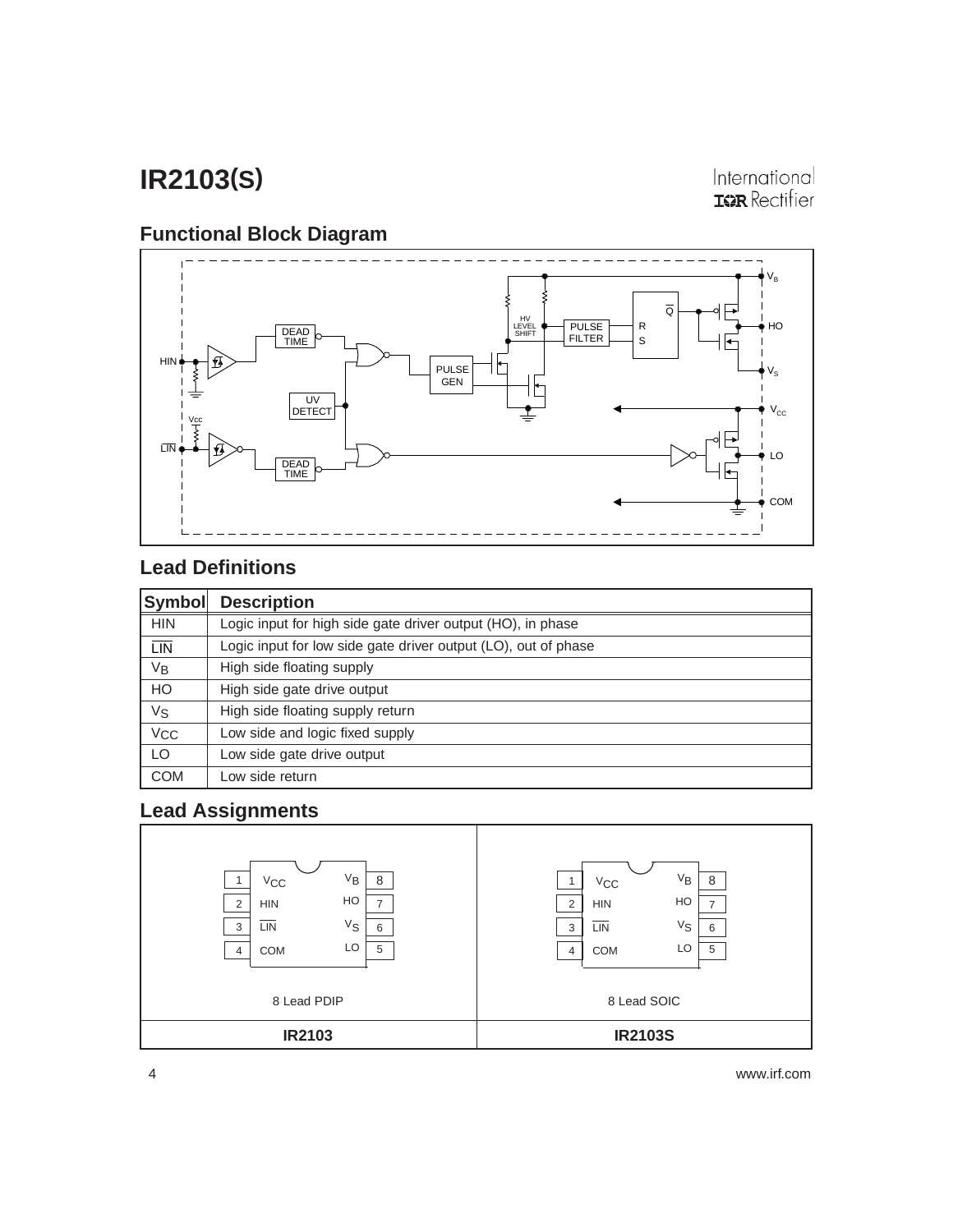











**Figure 4. Deadtime Waveform Definitions**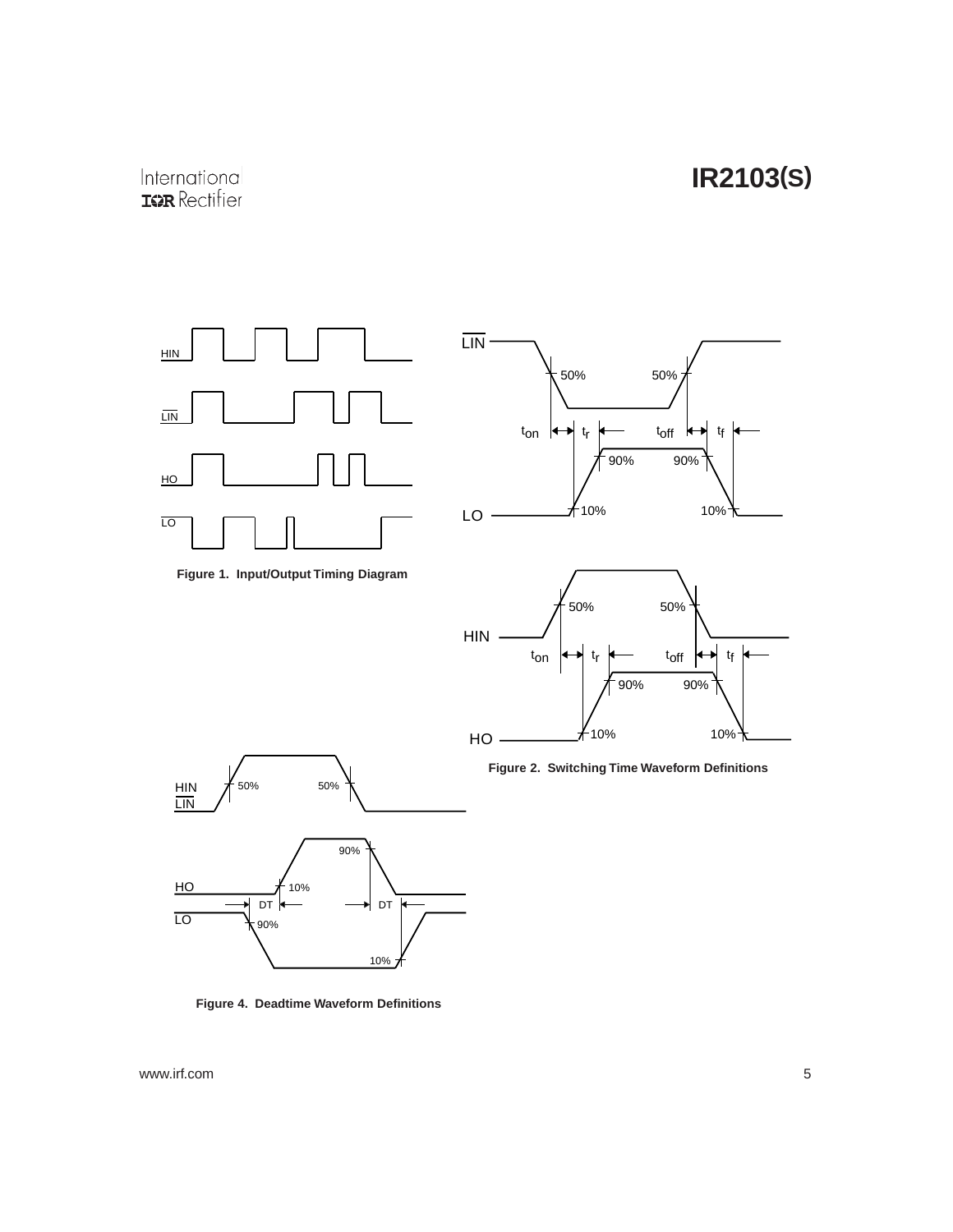International **ISR** Rectifier





**Figure 6A. Turn-On Time vs Temperature**



**Figure 6C. Turn-On Time vs Input Voltage**



**Figure 7B. Turn-Off Time vs Supply Voltage**

**Figure 6B. Turn-On Time vs Supply Voltage**



**Figure 7A. Turn-Off Time vs Temperature**



**Figure 7C. Turn-Off Time vs Input Voltage**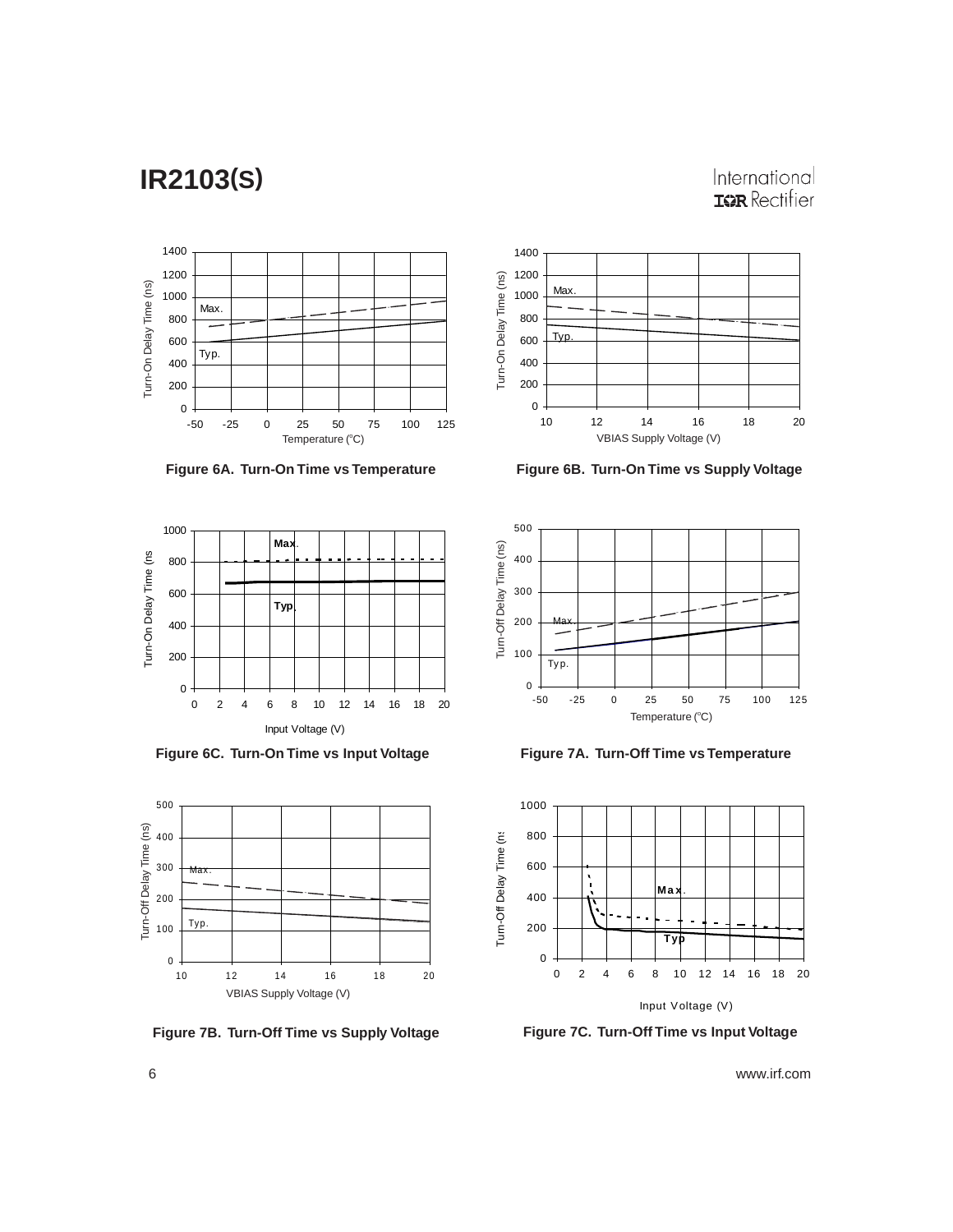### International **IQR** Rectifier







![](_page_6_Figure_5.jpeg)

![](_page_6_Figure_6.jpeg)

**Figure 11A. Deadtime vs Temperature**

![](_page_6_Figure_8.jpeg)

**Figure 9B. Turn-On Rise Time vs Voltage**

![](_page_6_Figure_10.jpeg)

**Figure 10B. Turn Off Fall Time vs Voltage**

![](_page_6_Figure_12.jpeg)

**Figure 11B. Deadtime vs Voltage**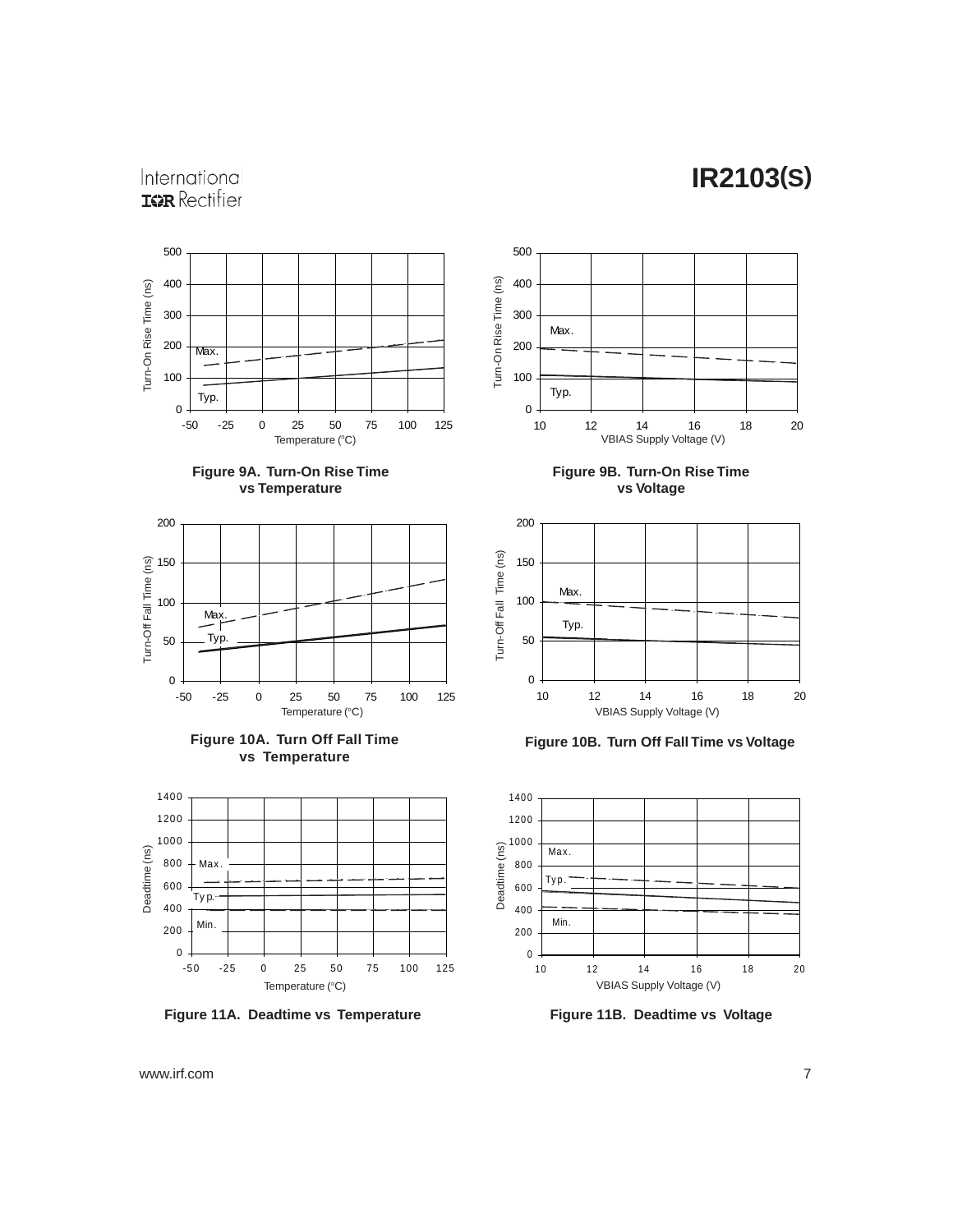#### International **TOR** Rectifier

![](_page_7_Figure_2.jpeg)

![](_page_7_Figure_3.jpeg)

![](_page_7_Figure_4.jpeg)

![](_page_7_Figure_5.jpeg)

![](_page_7_Figure_6.jpeg)

**vs Temperature**

![](_page_7_Figure_8.jpeg)

![](_page_7_Figure_9.jpeg)

![](_page_7_Figure_10.jpeg)

**Figure 13B. Logic "0"(HIN) & Logic "1"(LIN) Input Voltage vs Voltage**

![](_page_7_Figure_12.jpeg)

**Figure 14B. High Level Output vs Voltage**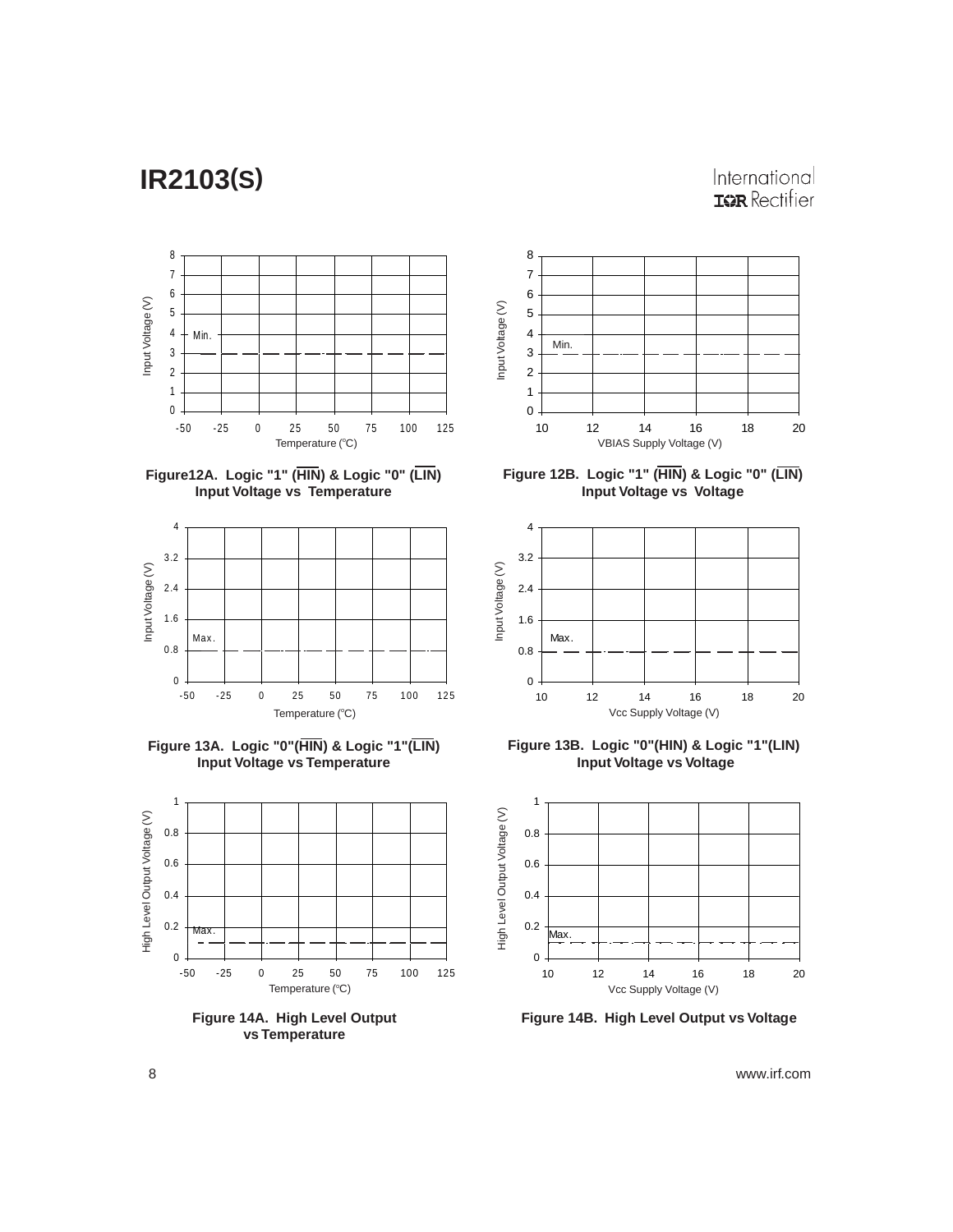### International **IGR** Rectifier

![](_page_8_Figure_2.jpeg)

![](_page_8_Figure_3.jpeg)

![](_page_8_Figure_4.jpeg)

![](_page_8_Figure_5.jpeg)

![](_page_8_Figure_6.jpeg)

**vs Temperature**

![](_page_8_Figure_8.jpeg)

**Figure 15B. Low Level Output vs Voltage**

![](_page_8_Figure_10.jpeg)

**Figure 16B. Offset Supply Current vs Voltage**

![](_page_8_Figure_12.jpeg)

**Figure 17B. VBS Supply Current vs Voltage**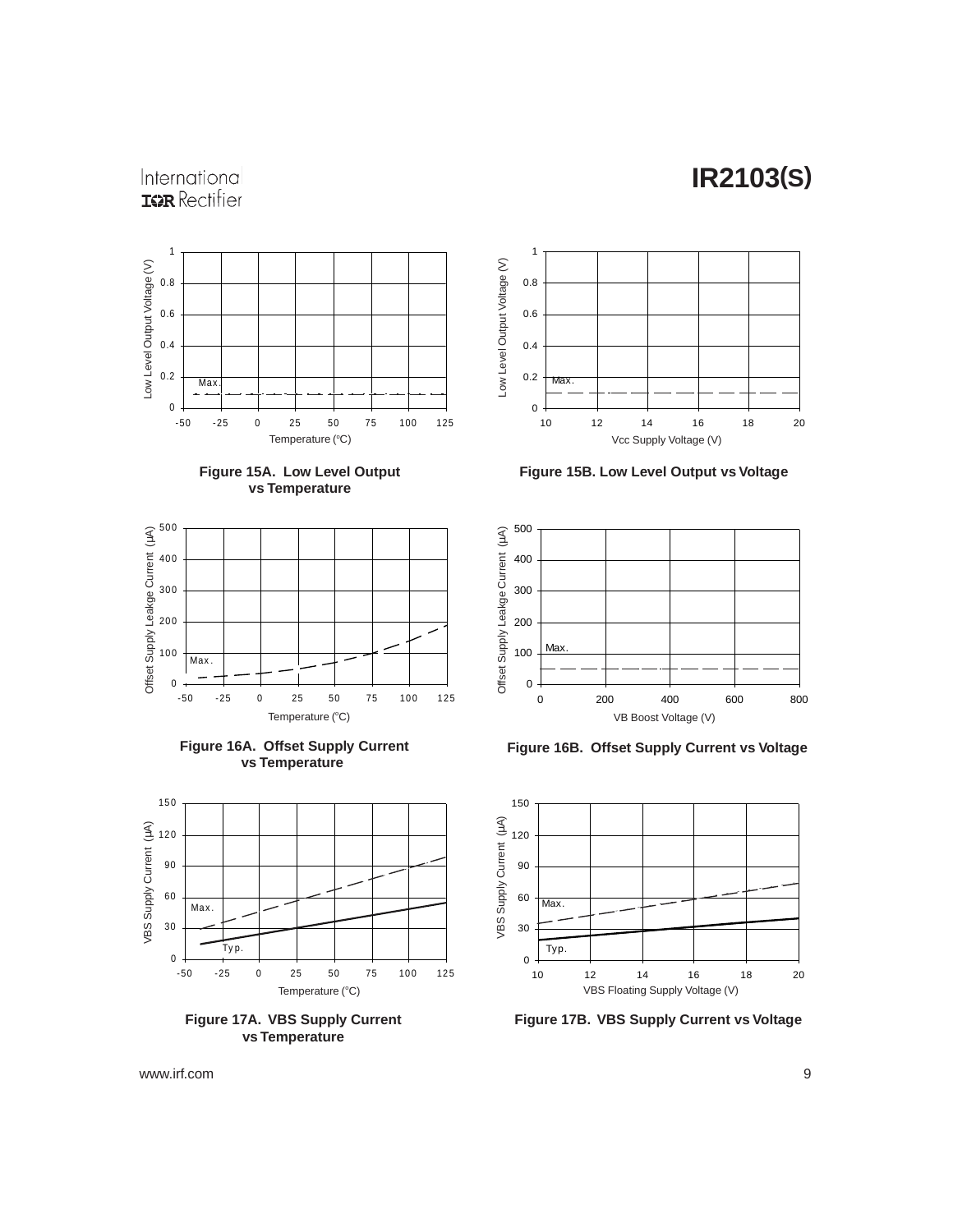### International **ISR** Rectifier

![](_page_9_Figure_2.jpeg)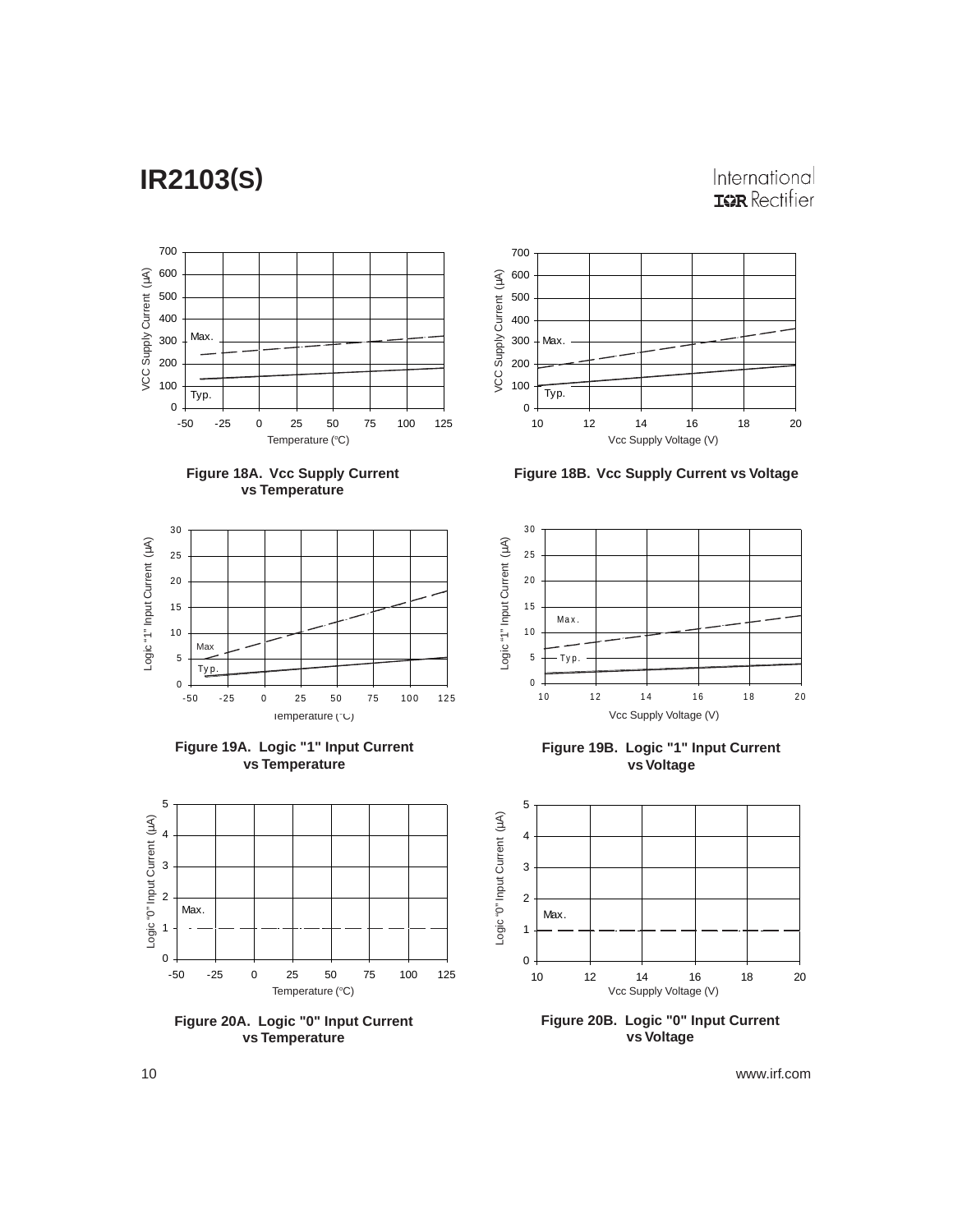#### International **IGR** Rectifier

![](_page_10_Figure_2.jpeg)

![](_page_10_Figure_3.jpeg)

![](_page_10_Figure_4.jpeg)

**Figure 22A. Output Source Current vs Temperature**

![](_page_10_Figure_6.jpeg)

**vs Temperature**

![](_page_10_Figure_8.jpeg)

**Figure 21B. Vcc UndervoltageThreshold (-) vs Temperature**

![](_page_10_Figure_10.jpeg)

**Figure 22B. Output Source Current vs Voltage**

![](_page_10_Figure_12.jpeg)

**Figure 23B. Output Sink Current vs Voltage**